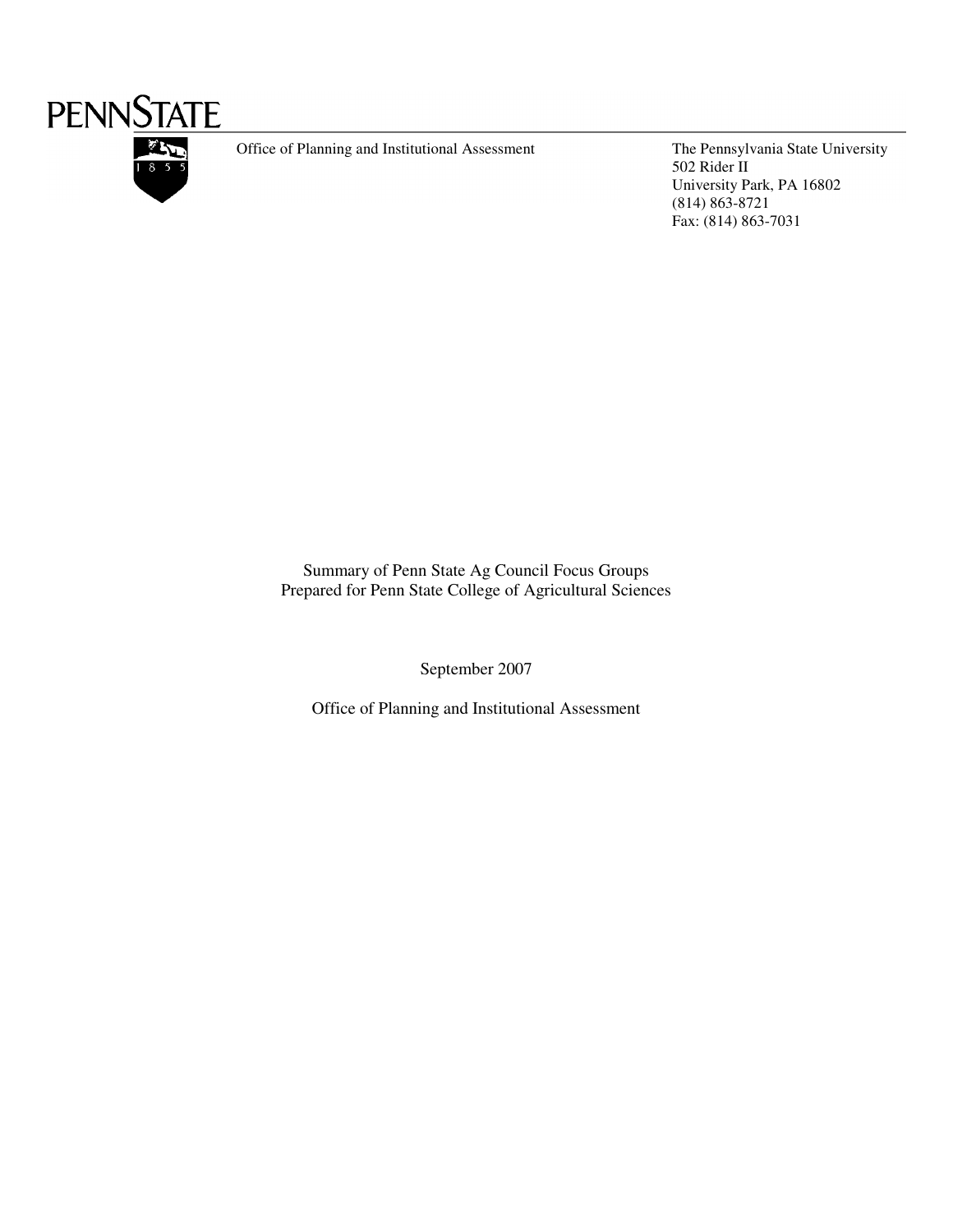# *Introduction*

On July 18, 2007 the Penn State Ag Council (PSAC) hosted five focus group sessions. The sessions provided input for the College of Agricultural Sciences' strategic planning process that guides the allocation of resources for college teaching, research and extension programs. To find participants for the focus group sessions, Ag Council delegates were asked to nominate constituents of their member organizations or colleagues who have expertise in the five strategic priority areas to participate in the sessions. Five issues of singular importance had been identified by the College as priorities on which to focus resources over the next year. These included:

- Renewable Energy
- Pest Prediction and Response
- Environmental Issues
- Food Safety/Quality
- Job, Economic and Community Development.

Five focus groups (one for each priority area) were convened consisting of college stakeholders with expertise in each of the five areas. 35 people attended. The purpose of the focus groups was to provide guidance in implementing these priorities and input regarding how the college can build on these areas of innovation to best meet the needs of the agricultural industry. The focus groups included four facilitators from the Office of Planning and Institutional Assessment and one facilitator from the College of Agricultural Sciences. The protocol for the focus groups included the following four questions.

- 1. What are the major issues and trends facing your industry in this priority area?
- 2. What opportunities do these issues and trends present for the College of Agricultural Sciences?
- 3. What opportunities are there for collaboration within the College, across colleges and the University, across the state, and/or with industry?
- 4. Is there any other area where the College should commit resources that have not been addressed in any of the five strategic priority areas?

The focus group sessions were scheduled for two hours, but only the Job, Economic, and Community Development group and the Pest Prediction and Response had sufficient time to address the fourth question. In addition to the facilitators, each group also had a person assigned to take notes. These notes, along with the facilitators' own notes from each session, provide the basis for the rest of this report. The notes for each focus group appear at the end of the report.

Because each industry faces its own challenges and environment, the major issues raised by each group varied tremendously and cannot be summarized easily. However, if the topic is relevant to the major themes, they are addressed in one of the themes below.

# *Educate the public*

Across the five focus groups, participants felt the college could do more to provide information to consumers, government officials and other members of the public. Specific topics varied by focus group, e.g., how energy is distributed, the proper handling of food, etc., but many participants felt the college could do more in educating the public through its extension services and increased communication with the public. Some avenues mentioned included: 1) working through secondary businesses such as Lowes or other home building supply stores for pest management issues or physicians for food safety issues; 2) working with high school teachers to incorporate agricultural topics into the curriculum; 3) educating physicians; and, 4) communicating directly with consumers. Participants stressed the need for accurate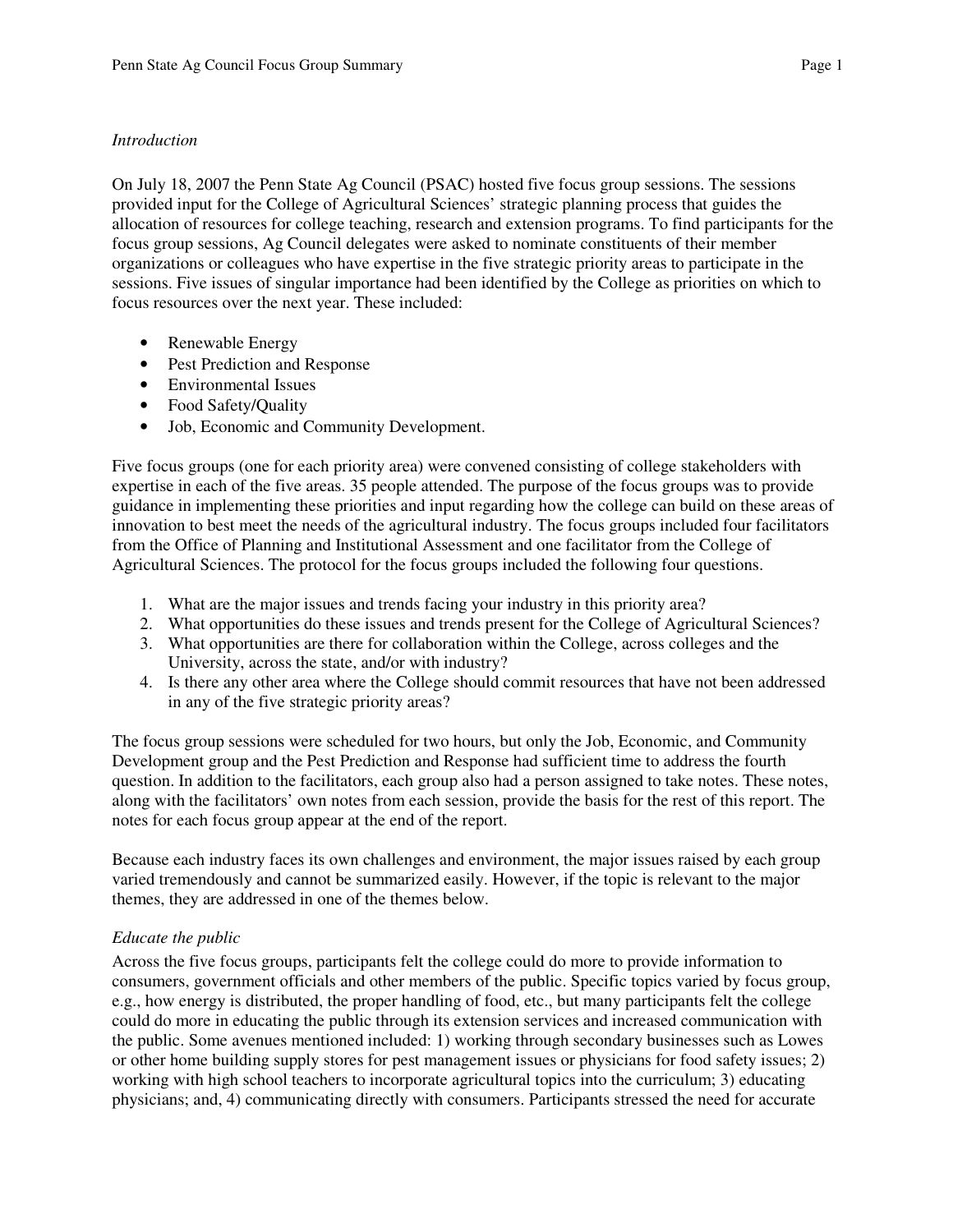information to come from the college. At least one person suggested that Penn State broaden its communication outlets through podcasts and blogs.

The changing nature and diversity of the agricultural industry was identified in several groups as an area for public education. As suggested by one group, the stereotype of agriculture is simply the family farm, but the industry reaches far beyond this and is actually a form of manufacturing. This same group suggested that the public needs to understand the relevance of agriculture to daily life and that there should be a common level of "agricultural literacy".

In some instances, it almost seemed as if the focus group participants wanted Penn State to represent the industry and present the industry point of view. For example, notes from one group suggested that the college "stand up for the industry and communicate to the public they are mainly honest". As another example, notes from the Food Safety focus group suggested that "consumers should be educated on what can and can't be controlled in the food industry."

# *Inform and influence policymaking*

Given its proximity to Harrisburg and Washington, DC, and its national reputation, focus group participants felt the college could do more to inform and influence policy, especially by providing accurate, scientific information to policymakers for decision-making. According to one group, more collaboration at the state and federal levels would help in educating urban legislators about agricultural issues and could lead to increased funding opportunities. Specific areas mentioned by the groups included biodiesel policy, energy independence, and environmental issues.

# *Provide timely and proactive research*

Across the focus groups, participants identified a need for the college to provide rapid, timely and cutting edge research to industry. Participants felt the college should be able to recognize and prioritize the most important and useful topics, as issues change rapidly. Several cited the need for Penn State to be known as a "problem solver" while others noted a "disconnect" between the research coming out of Penn State and the state of the industry. Being able to take a more proactive approach to identifying the next big issue was mentioned by several participants as a vital need. Also, members of three of the groups, asked that the college also look at long term impact, rather than relying on research that examines impact over just two or three years.

## *Undertake, identify and disseminate interdisciplinary research within the college and University*

Participants thought the college should be more cognizant of what research was being conducted within the college and the University, and that more interdisciplinary research should be conducted. For example, one participant suggested that food safety and environmental issues overlap and departments within the college could collaborate on these issues, while another mentioned the college could collaborate with the faculty in business on economic development issues. Several felt access to research results could be improved by offering the information in one area so that it could be shared easier. Other participants mentioned that communication between University Park and the campuses and county staff could be stronger. In addition, several participants felt the college could promote more collaboration and better research by emphasizing a holistic view of issues, or as suggested by one participant "no islands anymore".

# *Collaborate with industry/other universities*

Focus group participants felt that greater collaboration with industry could lead to *better* research as faculty stay current on industry trends and needs and could lead to *more* industry-funded research in specific areas. One group suggested the University's overhead charges may be detrimental to getting research funded. For example, notes from one group suggested that the "college needs to get better at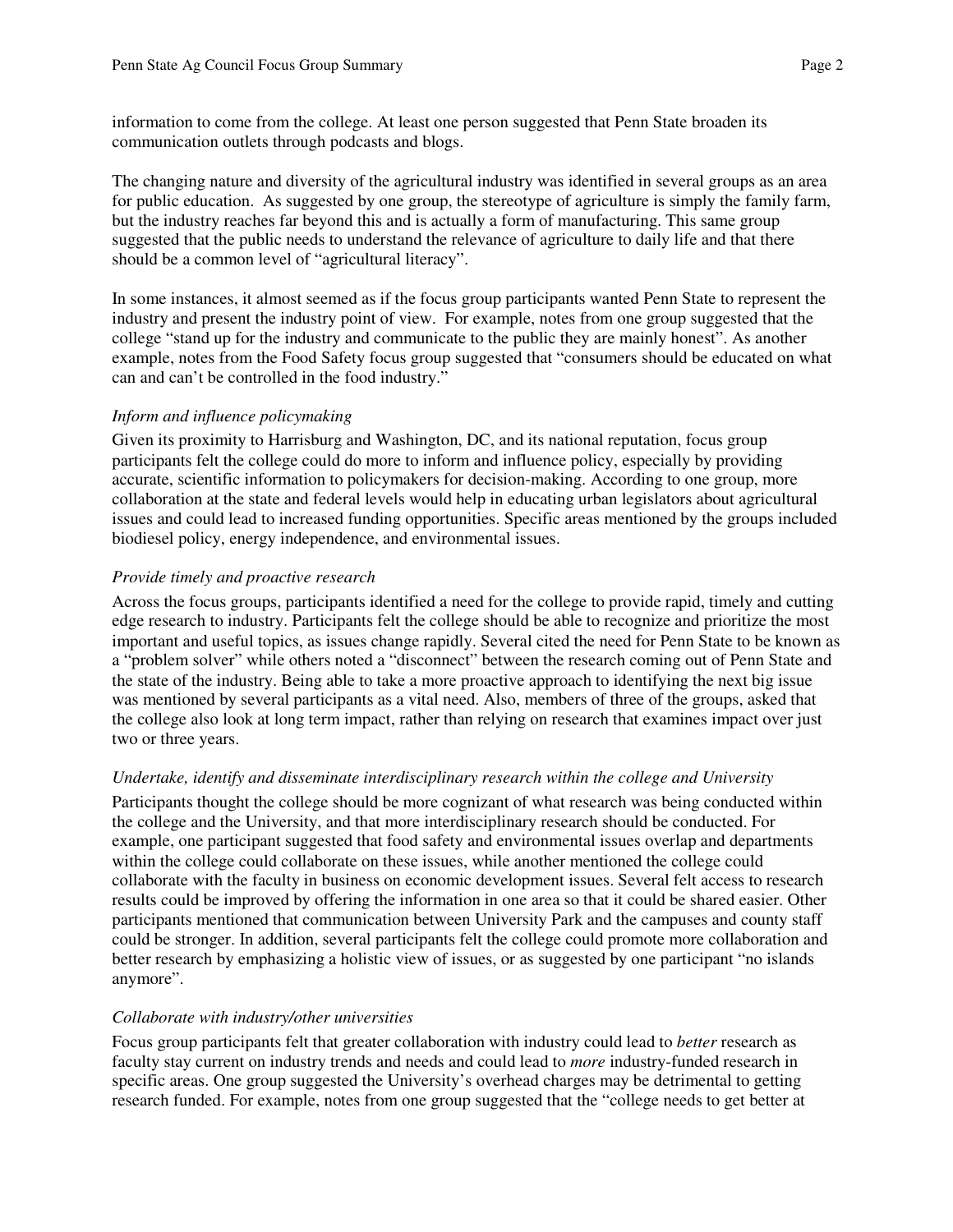partnering with other groups (industry/nonprofit) to leverage funds" and several participants mentioned

businesses such as Chevron and Weyerhauser, which are funding specific research projects. Participants in several groups noted the need for faculty to attend industry meetings to increase collaboration.

Participants cared less about Penn State collaborating with other universities, although a few members felt greater collaboration could benefit research of large issues, such as renewable energy or integrated pest management.

Several individuals thought Penn State could take advantage of its reputation and become a leader in bringing diverse groups together. One participant pointed out that Penn State has been doing this with the poultry area, but this could be applied in other areas. Another group suggested that in some cases, Penn State could act as a mediator among groups with divergent viewpoints.

## *Identify ways to work with local and small agricultural units*

Participants identified the dichotomy between the needs of large and small agricultural businesses and the ability and need for the college to work with both. For example, one observer pointed out the buying local is a growing trend, but more food safety issues exist with local growers, while another suggested that many small farms are not in compliance with water quality standards. Another suggested that Penn State explore and expand renewable energy at the farm level. In addition, several groups pointed to the need to provide local services and local solutions, through such resources as satellite offices. (One participant called this "distributed research and solutions").

# *Provide new educational offerings*

Several participants identified the need for the college to offer new programs. These included areas such as arboriculture, forest products, renewable energy, nutrient runoff/trading, and agricultural ethics, among other topics. In addition, one group suggested that the college's Master Gardener program could be used as a model for a Master Food Safety program, while another group suggested that programs for professional certification, such as horticulturists, be developed. Incorporating globalization into the college curriculum was mentioned in one group, while the issue of systems thinking across a wide range of disciplines (such as horticulture and food safety) was an issue in other groups. Notes from one group suggest "industry needs more cross-trained, well-qualified, educated people coming out of the university".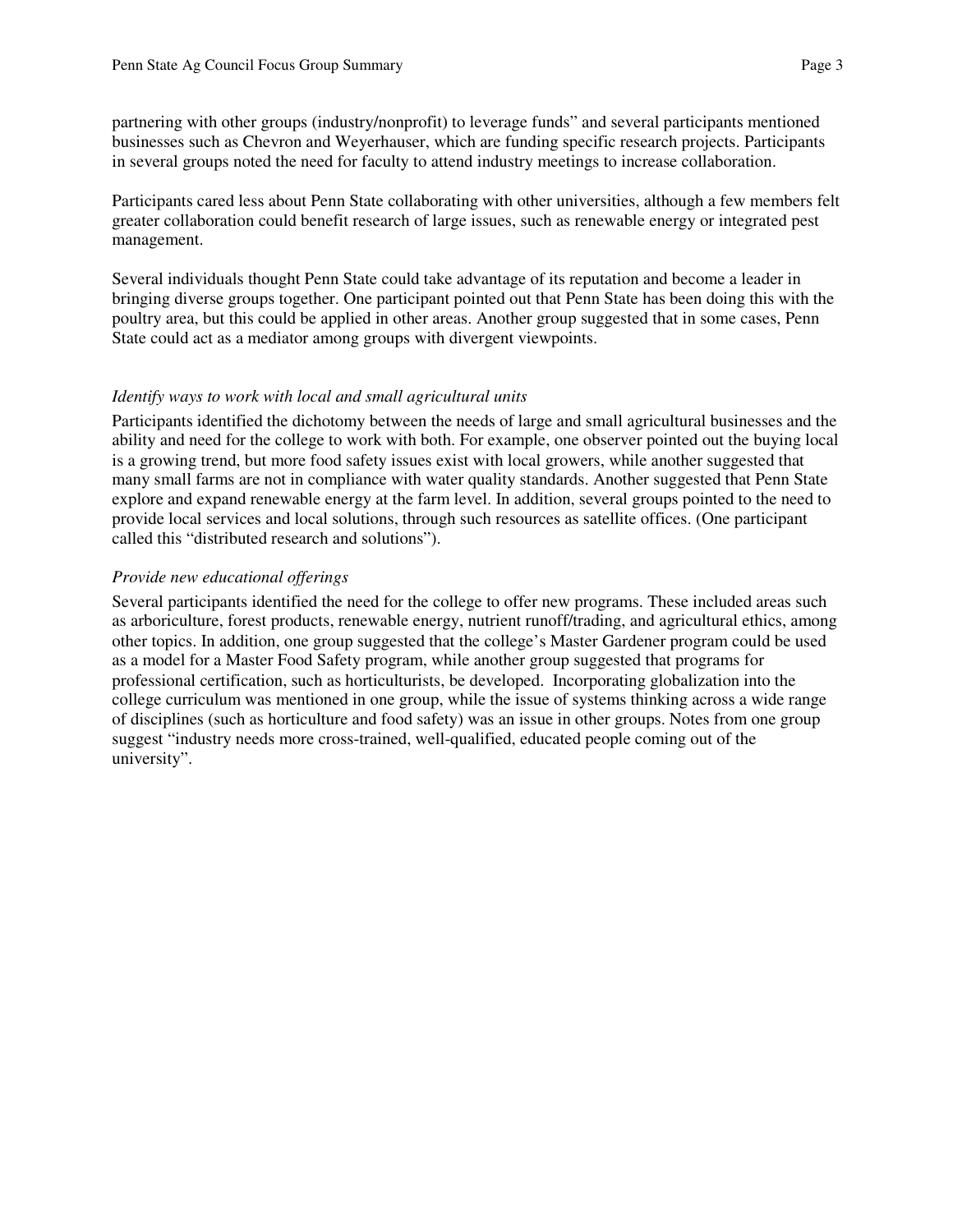## **Penn State College of Agricultural Sciences Penn State Ag Council Strategic Input Session on Renewable Energy**

### **July 18, 2007**

### **Question 1: What are the major issues and trends facing your industry in this priority area?**

- Opportunities around woody biomass. It would not affect the food supply and is readily available in Pa. With the right chemical pathways, everything could come from a tree that currently comes from oil. Also woody biomass could be utilized in various forms.
- Opportunities around short rotation tree crops.
- Using reclaimed mine land for growing biomass.
- Utilization of wastes from current logging practices in addition to storm damage and urban renewal wastes provide other input streams.
- Debate over smaller, local facilities and larger facilities. While smaller, local facilities were discussed and provide many benefits, they do not entirely replace the need for large scale facilities. An obstacle for large scale facilities is where to locate them. Government and companies like large scale because it creates lots of splash; however, it must be done in a way that is sustainable. A drawback to the small scale facilities is the economies of scale will take hold.
- Transportation input and distribution.
- Are the resources currently available for the long term success of large facilities?
- Opportunities around other potential biomass feedstocks such as organic canola (can be grown in the winter as a rotation crop), switch grass (can be grown on CRP land without removing it from CRP), sugar beets, flax seed, etc.
- The state lacks a plan for energy independence. Opportunity for Penn State to take leadership role in defining options and balance of various forms of renewable energy.

#### **What are the opportunities do these issues and trends present for the College of Ag Sciences?**

- Penn State can provide better public education.
	- o There is a lack of awareness and understanding of the energy problem. People need to understand the difference between the different types of renewable energy.
	- o The public needs to understand how these processes affect the economy and also what these new processes are. Public needs to understand what is being done and the effect not only globally but locally.
	- o The public needs to understand the cycle of energy. They need to know how it is produced and distributed. With this type of knowledge, the consumer can make better decisions. People want to help and to make the right decisions but they do not know how.
	- o Public understanding of sustainable forest management and harvesting.
	- Training in forest products industry.
- Fragmentation of forest land.
- Participate in public policy arena providing unbiased information. An opportunity also exists for the college to be involved in strategic planning. An example is the high expectation for biodiesel. Pennsylvania desires to use 600 million gallons of biodiesel a year; however, all the soybeans in Pennsylvania could only produce 20-25 million gallons of biodiesel. It was also pointed out that Pennsylvania is a corn deficit state. This point illustrates the need for better education to set more reasonable goals.
- Penn State could perform an economic impact assessment for the state of Pennsylvania around various bioenergy options.
- Offer a degree in renewable energy degree.
- Penn State should also explore and expand renewable energy at the farm level and the possibility of combining different renewable energy technologies such as ethanol production and wind mills.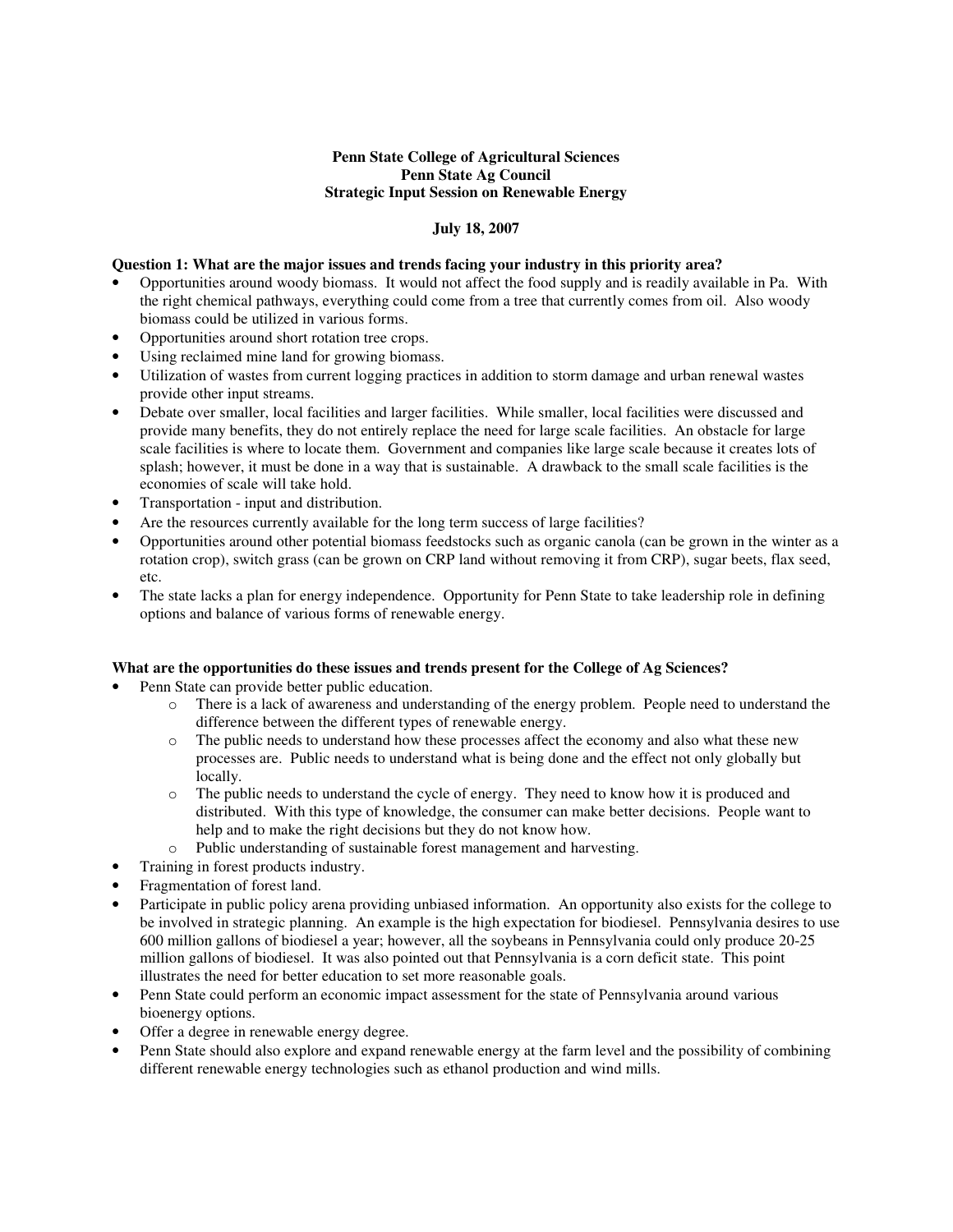### **Question 3: What opportunities are there for collaboration within the College, across colleges and the University, across the state and/or with industry?**

- Penn State needs to improve collaboration. The problem of renewable energy is too large for any single university or company.
- More opportunities for collaboration need to be explored as well. Chevron and Weyerhaeuser have formed a partnership to fund research. Conoco Philips is also holding meetings to fund research. Penn State should be involved with these companies.
- Collaboration opportunities also exist at the small scale level. To implement the use of woody biomass for heating and electricity generation, collaborating with local energy producers/users could be beneficial. The mushroom industry, which uses lots of electricity, could benefit and be a potential partner for this kind of undertaking.
- The opportunities within the university as a whole also need to be better utilized. The various institutes and schools need to collaborate more. An example given was Joe Perez's work with bio-lubricants.
- The Penn State school of Agriculture is nationally recognized. The name of the school could be better utilized to help bring in partners.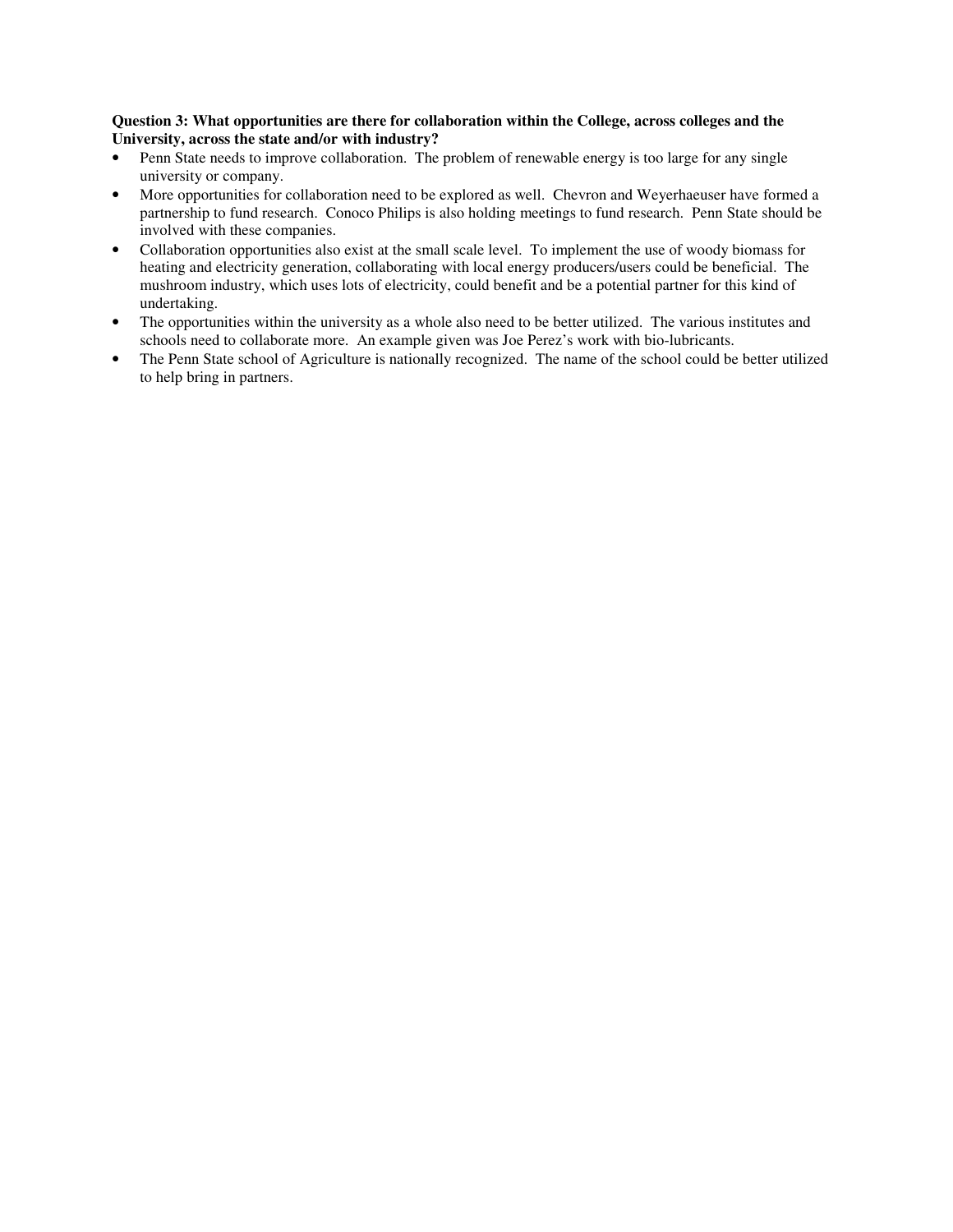## **Penn State College of Agricultural Sciences Penn State Ag Council Strategic Input Session on Environmental Issues July 18, 2007**

#### **Question 1: What are the major issues and trends facing your industry in this priority area?**

- Environmental Issues:
	- o Residual effects of animal production manure, odor, flies, etc.
	- o Water quality and quantity issues.
	- $\circ$  Pennsylvania is diverse ag state #1 animal state ag state, top 10 in 50 commodities.
	- o Diversity makes environmental issues complex. Integrated solutions are needed.
	- o Many small farms are not in compliance. Address water quality issues with small farmers before state/national laws are passed to mandate their compliance result in shifting land use to non ag uses.
	- o Non-point versus point pollution. NP solutions are very complex, difficult to measure and implement BMPs. Time lags between implementation and results.
	- o Emerging issue with pathogens. Harder to deal with. Human health component.
	- o Deer overpopulation, exotic pests
	- o Timberland owner divesting lands
	- $\circ$  Limited window of opportunity (5-10 years). Need to get serious about quantifying and addressing environmental issues.
- Economic Issues:
	- o Commodity sector that is subsidized.
	- o Difficult to pass on environmental costs to consumers. Transfer across borders is not possible.
	- o Need to understand economics matter at all levels (farmer, consumer, state economy, research)
	- o Need to address compliance cost issue. Disconnect between cost of environmental regs and public willingness to pay.
	- o There are feasibility/priority issues (cost/benefit ratios need to be looked at.)
- Social/Political Issues:
	- o Impact of regional, multi-state issues (Chesapeake Bay/Great Lakes Basin) that have uniform mandates for diverse states.
	- o Fewer people are knowledgeable in agriculture yet there are greater expectations from ag, which at times are not rational.
	- o Lack of appreciation for positive environmental effect of ag.
	- o Significant event when changed name from "animal husbandry" to "animal science." Animal welfare is important.
	- o PA has an advantage with location to major population centers.
	- o Land conversions (to non ag uses) as farmers retires.
	- PA is proximate and visible to the policy makers  $(DC)$  use to advantage.
	- $\circ$  Confusion with terminology within ag community compliance, impact, requirements.
	- o Pa regulates only 16000 farms, 47,000 more to go (small producers)!
	- o Need to teach public that conservation and farming are not mutually exclusive.
	- o Ag industry will migrate (Mushroom industry is going to other states) due to urban/rural conflict. Detrimental to all.
	- o Non-ag business community, which have been regulated, more vocal regarding ag (non-regulated) and pointing finger. Need to collaborate – point and non-point sources.
	- o Policy makers have not done a good job at looking ahead and requesting research around gaps to base policy. Policy is short sighted.
	- o Ethical issues. Is there an ethical obligation to feed 6 billion people.
	- o What are the impacts/issues of importing food? Shift of production to nonregulated (cheaper) countries. Land-use issues are global.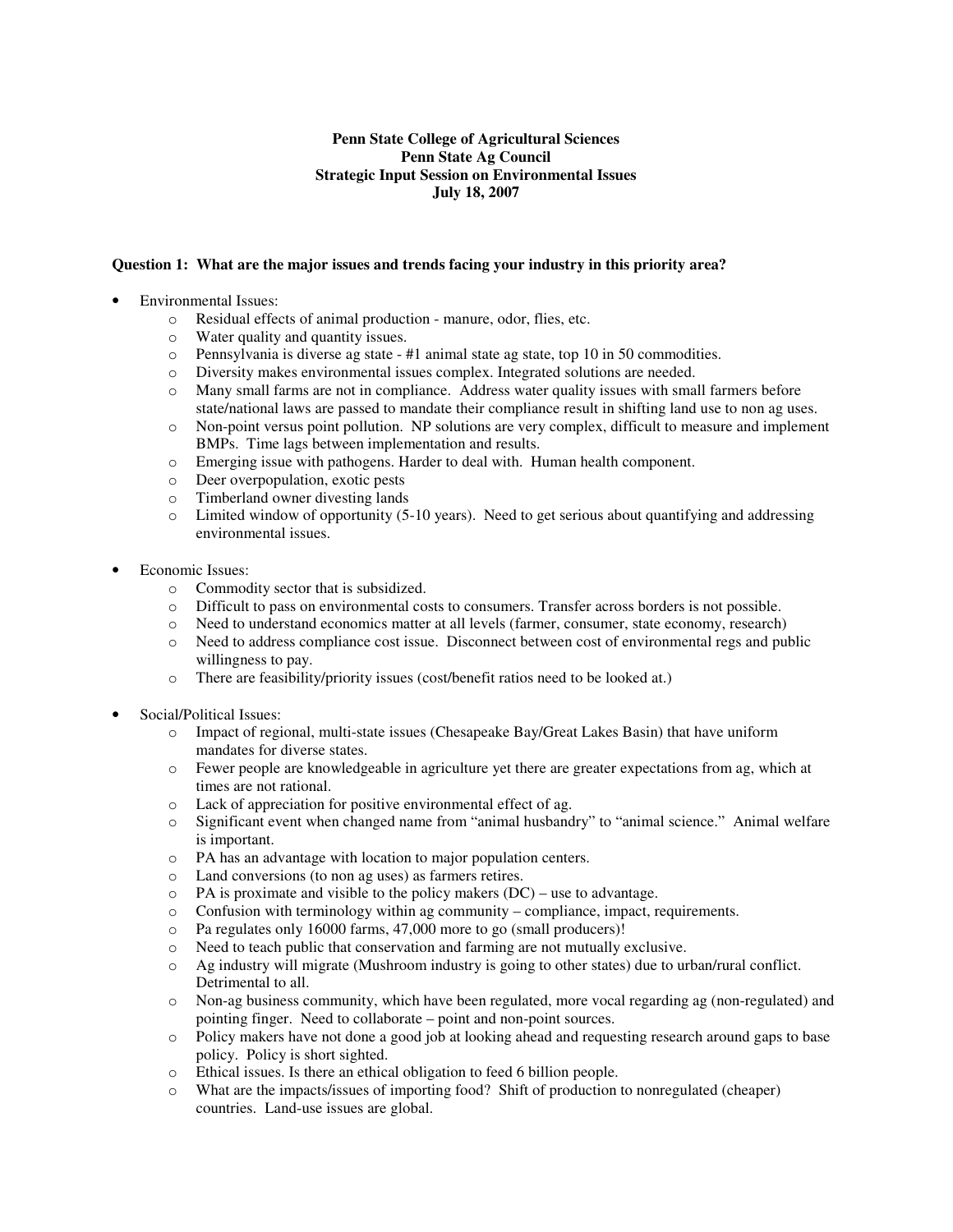- o There are trade-offs between environment and food safety. Feeding people, generating profits and maintaining environment standards are all integrated
- o How do we get a better handle on land use issues?
- o What are the benchmarks? Need criteria to define debate (must have food.)
- o Problem declining state Ag budget.
- o Constituents and legislators need to be made aware of the environmental issues so that new policies and more budgets can be sanctioned.
- Science Issues:
	- o Science is important, but lost husbandry sentiment lost welfare component. Science alone will not cut it.
	- $\circ$  Science standard much be verifiable and able to be replicated in the market place (cost effective).<br>Information gaps exist. PSU can fill in the research and info gap which can then be used to inform
	- Information gaps exist. PSU can fill in the research and info gap which can then be used to inform policy making.
	- o Politics and science often don't mix. Policy makers not using current science.
	- o Need more research sooner. Industry can't wait. Economics change, markets change.
	- o Regulations won't wait for research options. Need flexibility.
	- o How to prioritize research to address urgent issues.
	- o Is it the role of land-grants to do longer term plan (impacts).
	- o A lot more research needed on alternative sources of energy. Biofuels beyond corn.
	- o University needs to stay up to speed on existing and emerging technologies.
	- O Disconnect on info coming out of university and state of the industry.<br>  $\circ$  Need better University/industry partnerships to keep research timely.
	- Need better University/industry partnerships to keep research timely, relevant and practical and to implement findings and get feedback.

#### **Question 2: What opportunities do these issues and trends present for the College of Ag Sciences?**

- Product development Research to develop products and markets for value added products (example manufactured soils).
- Waste streams to value-added to products.
- No islands anymore, system approach, everything is coming together. College can help.
- College must be seen as being solution based. Bringing groups together to solve problems.
- Big wins get noticed need reputation that you can make things happen! Results!
- Small farm issue is an Extension issues. Resources for farmers. Education.
- Need to be more flexible and relevant (Example New Bolton creating a satellite lab at industry site due to proximity to poultry population. Industry loves it!)
- Foreseeing next big issue.
- Keeping it local and figuring out the problems which are there in the community and then addressing them. Research should be distributive tailoring to customers demand.
- Provide market research on what people are willing to pay (strong support for this) for products with environmental costs have been accounted for and provide research to help create markets in PA.
- Branding and market sectors large scale build on certification standards like PEACE, perhaps include animal welfare component.
- Perhaps create an Ag Ethics program values/benefits.
- Nutrient trading, carbon markets, puts ag in great position. Quantify benefits.
- Be one-stop-shopping for research info. Better communications.
- Animal welfare issues are very imp and can be market changing. Changing mindsets and giving information can be very imp in increasing net gains.
- PSU has always been a facilitator and in terms of ethics, there are common beliefs between different camps and PSU can have ethics discussion about what are the issues need to be taken care of. And also have discussions where conflicts and contentions can be resolved. PSU can take the lead and act as a mediator.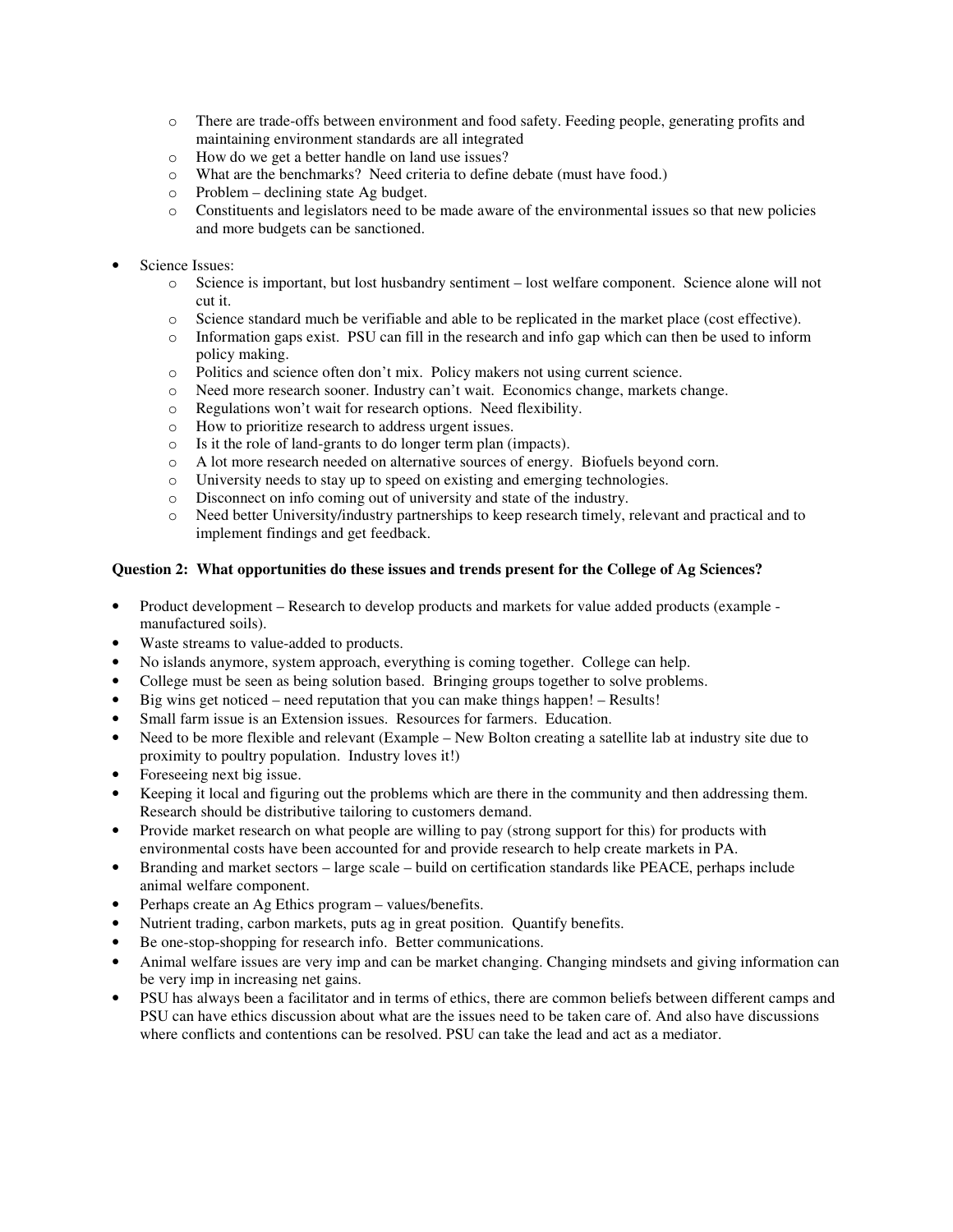### **Question 3: What opportunities are there for collaboration within the College, across colleges, and the University, across the state and/or with industry?**

- Focus research on solving problems and partnerships. Need reputation for solving problems. Serve as nucleus. Funds will come.
- Examples of successful model BECON (Iowa), Manure Solutions at NC state, Stout Water Resources.
- Serve as facilitator for divergent groups. Bring groups together. Create common ground (focus on groups that are credible)
- Act 24 environmental curriculum update image of ag. College should be aggressive here. Provide leadership within ag community.
- Better collaboration within University and College (Example: Corning Glass on how to coordinate large numbers of researchers / collaboration / break down silos.)
- Need to build up networks between stakeholders in the community and the researchers. PSU is doing that in poultry, but there should be more.
- Partnerships CBF just got large grant for water quality. University needs to better partner with sources of funding.
- College needs to get better at partnering with other groups (industry/nonprofits) to leverage funds. There is money available – tap into new sectors.
- Provide more satellite laboratories. (One participant called this "distributed research and solutions") Conduct it closer to the customers on industry sites.

•

**Question 4: Is there any other area where the College should commit resources that have not been addressed in any of the five strategic priority areas?**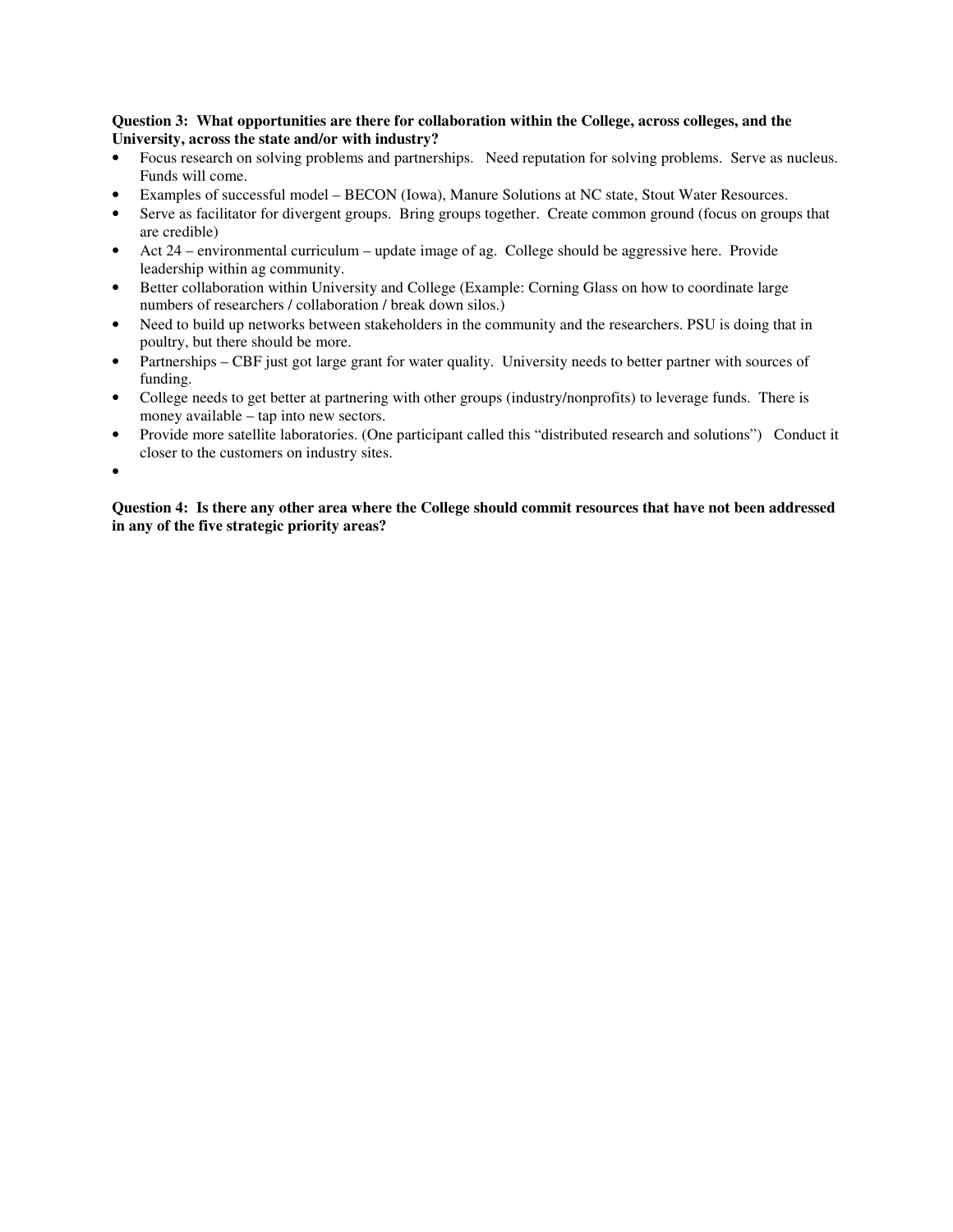#### **Penn State College of Agricultural Sciences Penn State Ag Council Strategic Input Session on Food Safety/Quality July 18, 2007**

#### **Question 1: What are the major issues and trends facing your industry in this priority area?**

- Health, wellness, and nutrition are important issues affecting food safety and quality, but they are not usually thought of as part of food safety discussions.
- Biosecurity, homeland security, and threats to the food industry of terrorist contamination.
- Animal care and treatment.
- Physical contaminants.
- Training of workers
- Food forensics and being able to figure out where problems originated.
- Risk communication. There is bogus science being reported, and there are activist groups that provide incorrect information to the public.
- Communication in general. The majority of people don't know much at all about agriculture and they get all their information from the media. Even doctors aren't educated in food safety and agriculture and are providing their patients with inaccurate information. People no longer trust food and agricultural industries.
- Another issue with agriculture today is that those in agriculture tend to have an us vs. them approach. It is important to look at all sides of the story and try to see if there is validity in opinions that agriculture might see as opposing.
- Buying local is a growing trend in the industry today. Unfortunately, there are more food safety issues with local producers.
- Safety issues with organic agriculture, especially composting. Consumers' perception of organic is that is safer and healthier, but this is not necessarily the case.
- In case of natural disaster or security threats, if food is produced locally, then people will more likely be able to have food in case of these dangers.
- Lack of funding for extension and research programs. Industries need to have their own education programs, or they need to help get extension more money.

#### **Question 2: What opportunities do these issues and trends present for the College of Ag Sciences?**

- Communicate to consumers about agriculture and food safety and become a credible source for accurate information.
- Stand up for the industry and communicate to the public that they are mainly honest.
- Educate consumers about food safety, outbreak concerns, animal disease concerns, and issues surrounding organic food.
- Educate physicians and provide accurate information to those in the media because these people are main sources of information for the general public.
	- Educate students across colleges about food, nutrition, food safety, and FDA testing. This would be especially important in the medical schools and schools of public health. This is because those in medical schools will eventually be physicians giving nutrition and food safety advice to their patients and those in the schools of public health will be the ones who deal with food-borne outbreaks.
	- Industry needs more cross-trained, well qualified, educated people coming out of the university.
	- Educate local food producers about safe food practices. They can do things to help educate and help make sure they are producing safe food products locally.
	- Internship programs have been successful, but there needs to be more coordination between department head about what is expected out of the internship program.
	- Extension is an important part of what the college does.
	- Help shape federal and state policy. Keep an active role in giving advice to policymakers and public officials.
	- Research. Provide science and research concerning food safety so that the industry knows what the top safety risks are.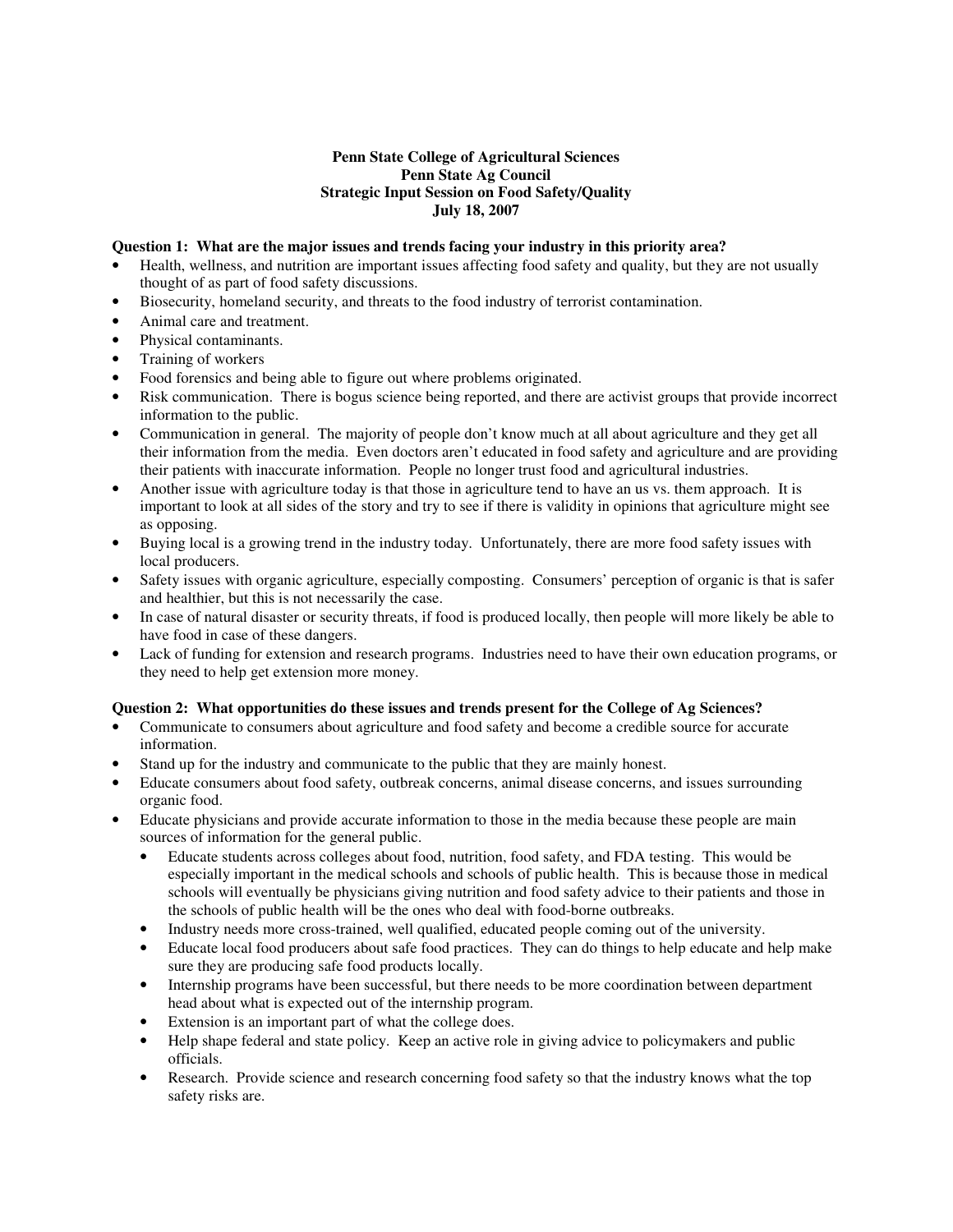- Provide new technologies and new science. They can develop what will be used by the industry.
- Extension outreach to farms, especially small, local farms, to improve management practices and to improve all practices. Helping farms and local businesses get training and certification, but helping with improving beyond just certification.
- More collaboration between the college and industry about research and how to apply the research. Some would like to see a larger emphasis on applied research in the college.
- Consumers should be educated on what can and can't be controlled in the food industry. They should be aware that there is always some level of risk, and they shouldn't feel like they can expect a risk-free food supply.
- Consumers should also receive education on how to properly handle food after they have bought it.
- One way of educating consumers is to teach the teachers. This includes schools where teachers could then teach students and other teachers.
- It was brought up that the Horticulture Department has a Master Gardeners Club, and it was suggested that the Food Science Department could have something similar.

### **Question 3: What opportunities are there for collaboration within the College, across colleges, and the University, across the state and/or with industry?**

- Promote more collaborate in the food system. Those in horticulture and other agricultural fields need training in food safety and food safety issues.
- Collaboration between the Food Science Department and the Nutrition Department, and that the whole College of Agriculture could collaborate with the College of Health and also with the medical school.
- Involvement with the Communications Department to focus on risk communication, especially food risk communication, and also to do further research in the area
- Collaborate with agricultural law where law, safety, economics all could come together.
- Food safety and environmental issues overlap, and there could be more communication within the college on these issues.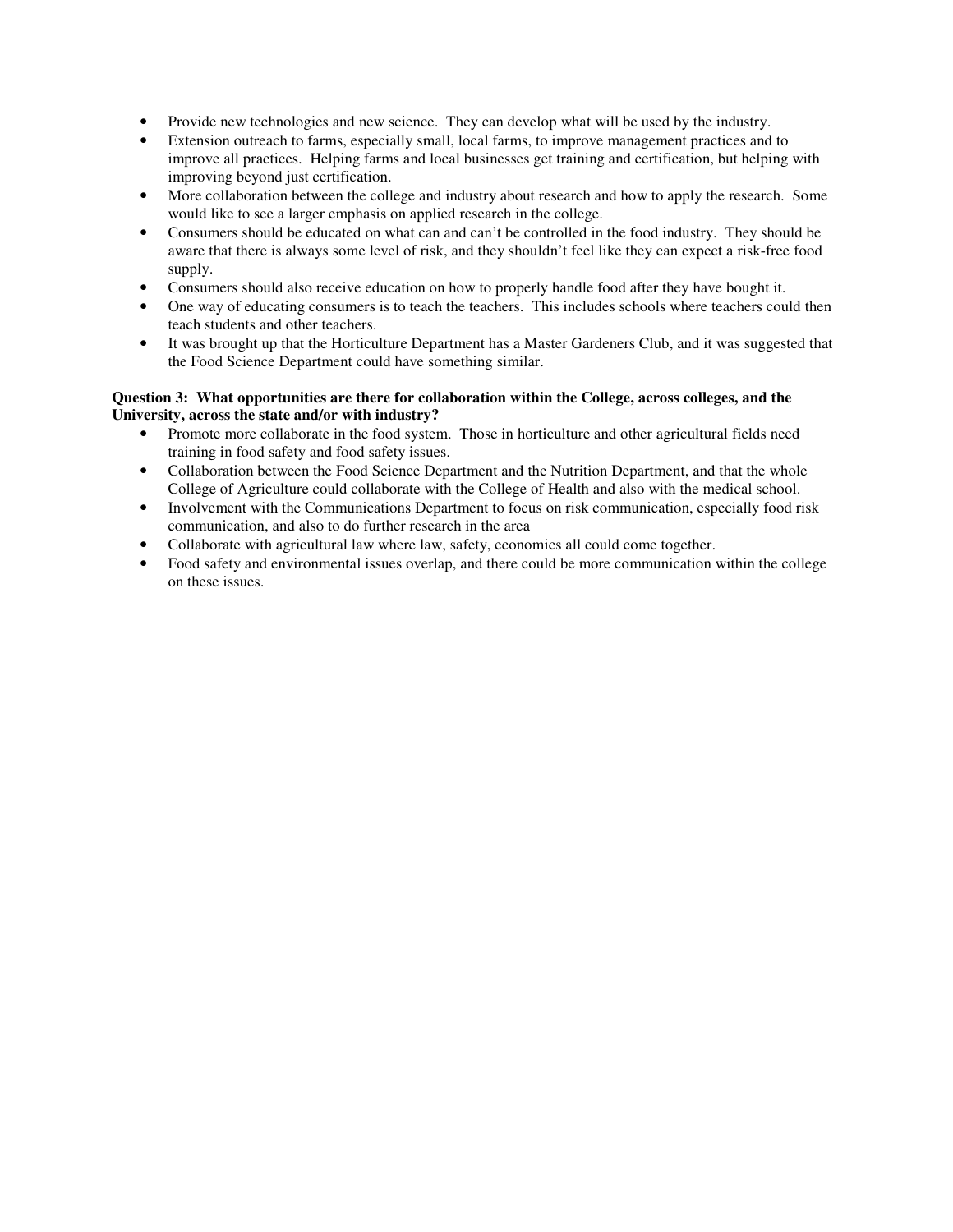## **Penn State College of Agricultural Sciences Penn State Ag Council Strategic Input Session on Job, Economic and Community Development July 18, 2007**

## **Question 1: What are the major issues and trends facing your industry in this priority area?**

- Sector Trends:
	- o Traditional farming and agricultural occupations and businesses on the decline.
	- o Green industries on the increase.
	- o National trend toward environmental services: increasing public demand for green cities but lack of resources to do so.
	- o Production increases while the number of farm operations decline.
	- o Small farms are disappearing due to the harsh economic competition. This leads to educational areas for next generations of students to value specialty/alternative agriculture.
	- o Increase in non-farm activities (value added practice of using farms for entertainment purposes, like hayrides, corn mazes, etc.) positive growth but this trend puts a pressure on the operators due to the lack of labor.
- Public Trends:
	- o Need to overcome stereotype of agriculture in terms of jobs and careers.
	- o Need to overcome public stereotype of ag as only farm production. Build understanding of diverse sectors.
	- o There is a need to increase agricultural literacy among the public and educate people about the broad scope of agriculture so they can see the relevance in everyday life.)
	- o A dichotomy between economic viability and community development. Family farms are good for community development but not for economic development.
	- o Communities negatively perceive big commercial farm operations and fail to see their value.
	- o Fewer agricultural people in the state legislature.
- Labor Issues:
	- o Becoming more mechanized because of increased technology and labor shortages.
	- o Increase use of foreign labor in agricultural has resulted in immigration challenges and the need for better understanding of how to effectively manage foreign labor.
	- o Conflicting trends due to the fact that people want to buy locally while at the same time they do not want to use foreign workers to produce food locally and cost effectively so that locally grown food can compete with cheaper imports.
	- o Increase in number of students in agriculture coming from non-farm backgrounds. High schools need to do a better job to overcome stereotype of agriculture in terms of jobs and careers.

### **Question 2: What opportunities do these issues and trends present for the College of Agricultural Sciences?**

- Public Education College needs to define the industry in broader terms beyond agricultural production.
- Need to focus on entrepreneurial and innovative aspects of agriculture.
- Cooperative extension can help with educating foreign workforce on living skills such as financial management, language skills, etc. To deal with the issue of trust, educators should be chosen who have credibility with and an understanding of the culture.
- Outreach programs for entrepreneurs and assistance with business start ups.
- Recognize and assign resources where growth is likely to occur (Example green industries are growing very rapidly (10% a year) and should have more resources used for training the workforce in this area.)
- Renewable energy presents research and funding opportunities.
- Facilitate awareness of job growth and potential within the ag sectors to enhance access to capital at state level. For example, educating different agencies about the increasing demand for qualified workers in the green industry and others would help put some of these areas on a list for priority educational funding.
- Better cooperation between the industries represented in the Ag. Council and the college of agricultural sciences will lead to greater access to community and economic development funds.
- Facilitate awareness of the diversity, functions, and economics of agriculture to build an understanding that agriculture is a form of manufacturing. There is not a clear understanding how agriculture fits in the business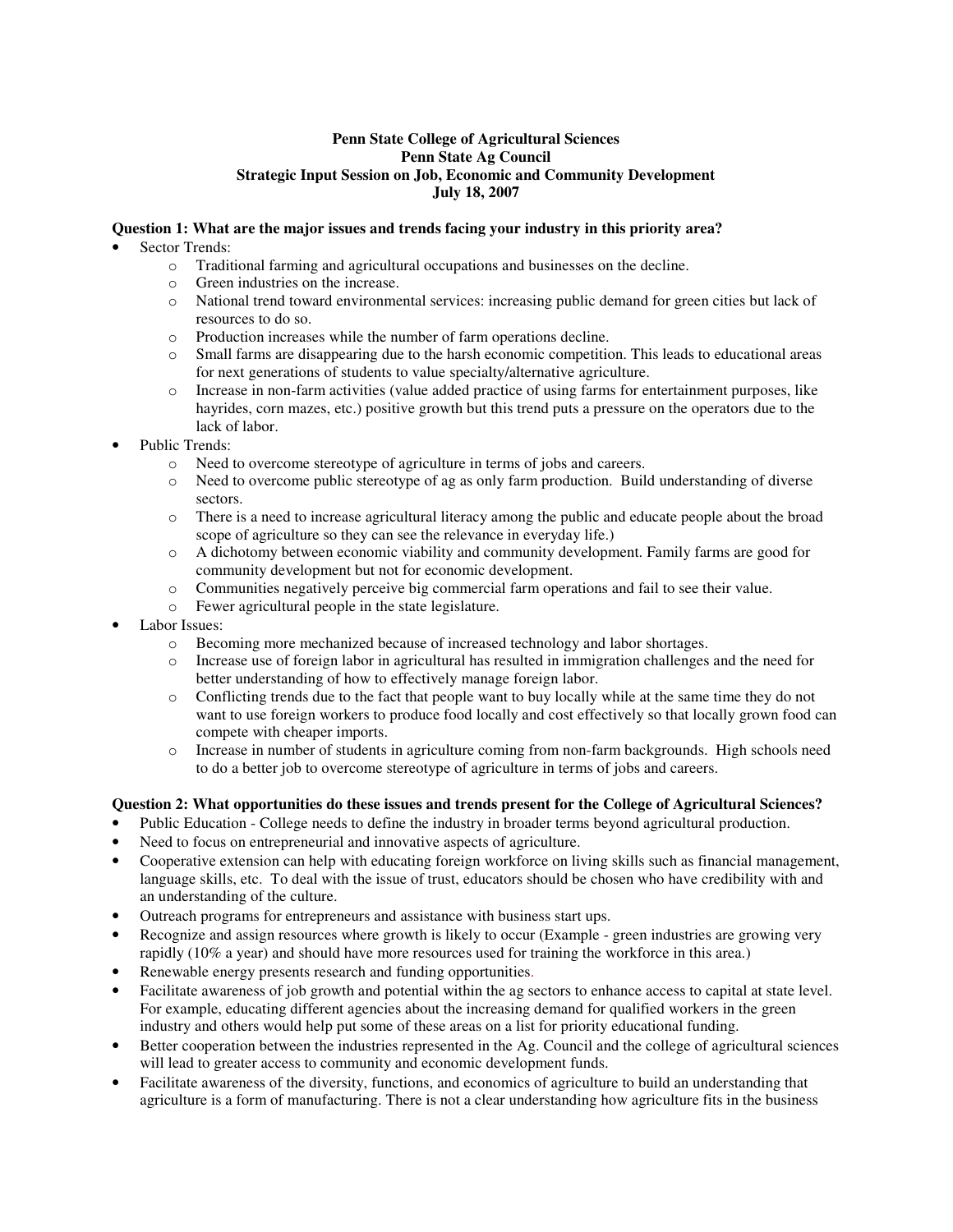sector and as a result it does not qualify for many of the funding streams available to other manufacturing businesses .

- Improve PR strategy and look for opportunities to collaborate with other colleges. Possible examples may include Smeal College of Business, College of Medicine, etc.
- Provide courses in nutrient trading because it is likely that nutrient runoff is going to be a big issue in the next ten years.
- Enhance research in priorities identified by the public and the markets such as the green industry and environmental arena.
- Trends and challenges should be addressed across all of the college missions (research, extension, teaching).

## **Question 3: What opportunities are there for collaboration within the College, across colleges and the University, across the state and/or with industry?**

- Opportunities for agricultural economists to work with other departments in research on economics, labor and work force studies.
- Members of Ag Council should have higher profile with the legislators. The goal is not just to get the budget passed but to educate urban legislators about agriculture. Penn State along with members of Ag Council should join together and educate the urban legislators about how important the college and the industry are.
- There is a need to collaborate with other colleges so that we do not duplicate research and we get to know what other colleges are working on.
- Opportunities to collaborate between the university and industry will be enhanced if the overhead cost charged by the university on doing research is reduced. Overhead cost is a deterrent to funding collaborative efforts.
- Access to information on research needs to be improved. There needs to be investment in a system such as an internet-based, web-based or a database to disseminate information. People would be more connected, informed and more likely to collaborate. Having access to information also helps in applying for funding.
- There needs to be a strong presence in Harrisburg to help in PR.
- Branch campuses seem to be disconnected from the main campus and industry which is a deterrent to collaboration.
- Faculty members need to have better connection to the industry. Agricultural researchers should attend industry meetings to obtain knowledge of the real world and get support from the industry.
- Penn State faculty are not always the best ambassadors because they do not have the grounded reality of the industry. They should not act as the lead at the table but as partners. Penn State should look into faculty resistance to change internally.
- At agricultural career day, more professors should be involved and establish relationships with industry.
- Emphasis on productivity and safety.
- Agricultural associations should spend more time educating legislators.
- Penn State and the PDE need to profile the industry as a whole and identify occupation opportunities and specific skill sets so that agricultural jobs can be considered on the high priority list. This is one way to get funding and develop educational courses in high school.
- The collaboration between the university and industry is crucial because it gives the industry access to data and information and the university access to grounded reality and funding. The collaboration creates a win-win situation for industry and colleges. Therefore, more communication between the two parties is needed.

### **Question 4: Is there any other area where the College should commit resources that have not been addressed in any of the five strategic priority areas?**

- Business management of farms.
- Technology transfer from other industries that can be applied to agriculture.
- Biosecurity.
- Enhancing education programs should to include an international or global perspective and understanding of the world economy.
- Being more proactive and anticipating tomorrow's challenges.
- Information sharing between Penn State and industry. Industry access to current research as well as forwardlooking research that they can use in the next 20-30 years.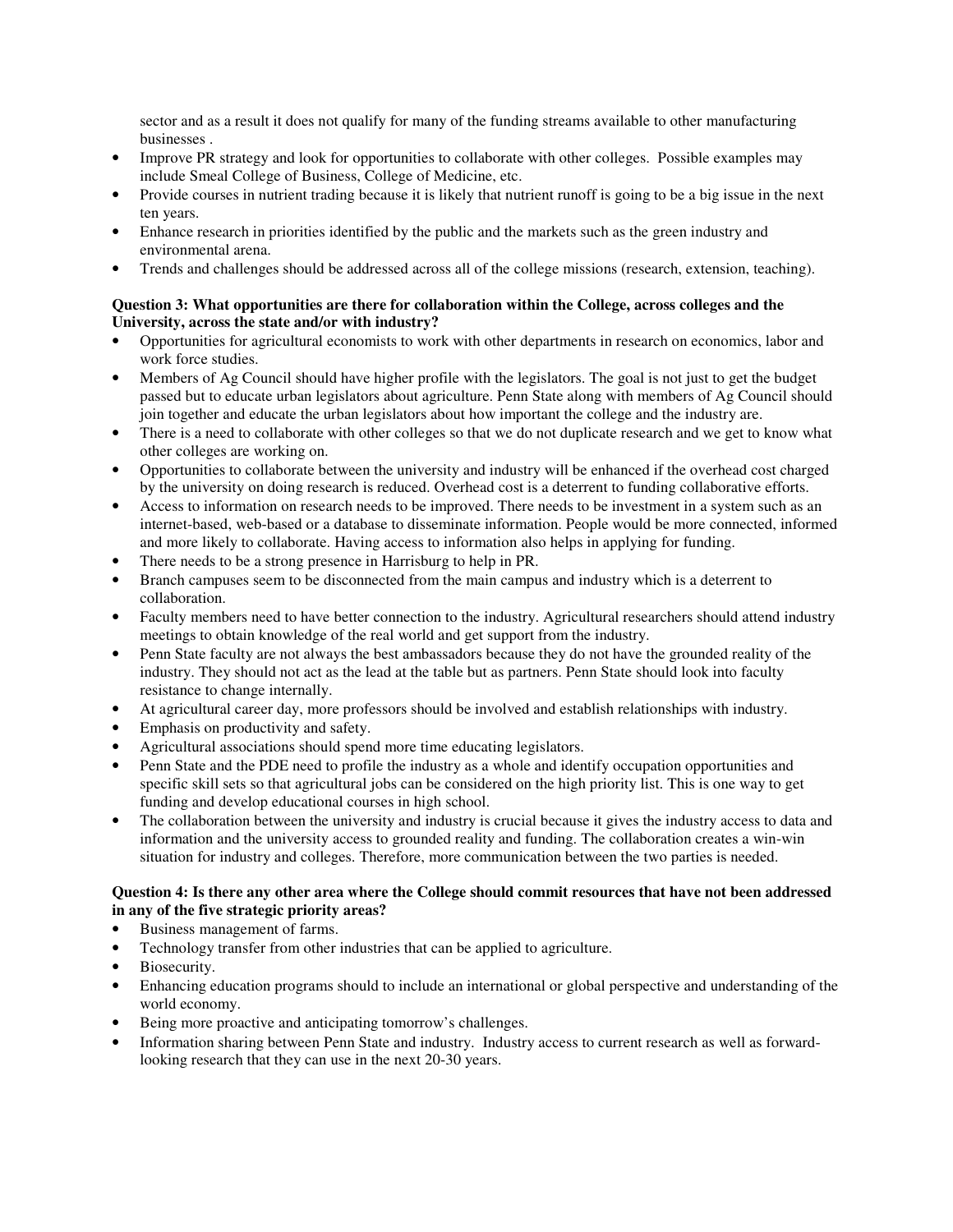### **Penn State College of Agricultural Sciences Penn State Ag Council Strategic Input Session on Pest Prediction and Response**

## **July 18, 2007**

### **Question 1: What are the major issues and trends facing your industry in this priority area?**

- Globalization Many pests come in from international commerce, and that is increasing. Inter state commerce and transport as well.
- The amount and degree of invasions will overwhelm many of the systems we have in place.
- Need to be more proactive, anticipate and be able to plan for treatment, seems like running from fire to fire.
- Animal diseases, we know it's going to hit, but what do we do when it does, what can you really do while you're waiting for the next big disease outbreak.
- Forestry sees transition to more urbanized society. 50 years ago emerald ash would have been a forest issue, but now it is an arbor issue. USDA is dealing with pest as a forest issue, so as EAB moves west, the arborists will have to deal with that as a landscape issue, so need to rework that.
- Losing access to historically effective treatments. Lack of new products to manage existing pest problems. Need effective and environmentally friendly means of pest control.
- Breeders are doing a better job.
- Public concerns with chemicals, residential spraying, etc...
- Customers now want IPM sustainable Ag programs customer driven requirement
- Beneficials introduced into the landscape that become pests. Not an issue of the species, it has to come down to the management.
- Lack of management, any homeowner can mail order beetles and end up with a population, then there is no way to stop that.
- Need to look at the whole system, holistic approach rather than an individualists approach. Consider secondary effects. (Example: Feral Swine)
- Deer overpopulation debate role of college?
- Anything can be invasive if it is where it shouldn't be. It may not be harmful. Difference between pests, some are more destructive or active "biological entities that cause economic impacts" that can be a deer.
- Poultry: worry about avian influenza, gets such exposure from human cases, keeping biosecurity protocols, also the public relations needs to keep it in control
- Swine: jeopardize our ability to ship ho PCB2 has huge economic impacts, a finishing barn ends up with 20% mortality, there is a vaccine, need to make sure it does not become a problem in PA. We don't want to be ill prepared when these things do come.
- Decision makers come up with a list for vaccine supplies need to make sure PA is a priority. Work with PSU and others so we can keep be prepared if we become infected.
- Management models for quarantine need to be science based.
- Multi colored Asian lady beetle, threat to wine industry. When soybeans are harvested, beetles go into the grape clusters to winter over, and taint hundreds of gallons. Deer are a constant problem, eat the vines and fruit. Wild turkeys also.
- Importation of trunk pathogens from California, Canada and Europe, no way to screen the material for pests and pathogens. No efficient commercial scale detecting systems. Can take years if grown to find out.
- Need for faster information, anything to shorten the time span and costs for sampling.
- Bacterial leaf scorcher disease. As private researchers look for solution in oak trees, end up looking for it in grapes, it's a long history in grapes.

#### **What are the opportunities do these issues and trends present for the College of Ag Sciences?**

- Work with EPA to streamline approval process for controls.
- Focus on educating the home owner. No easy solution. All this knowledge in extension, but how do you get that out to the public and industry.
- Take ownership in the communications arena around these issues. Better PR. Promote Extension. People don't know Extension exists or what it is.